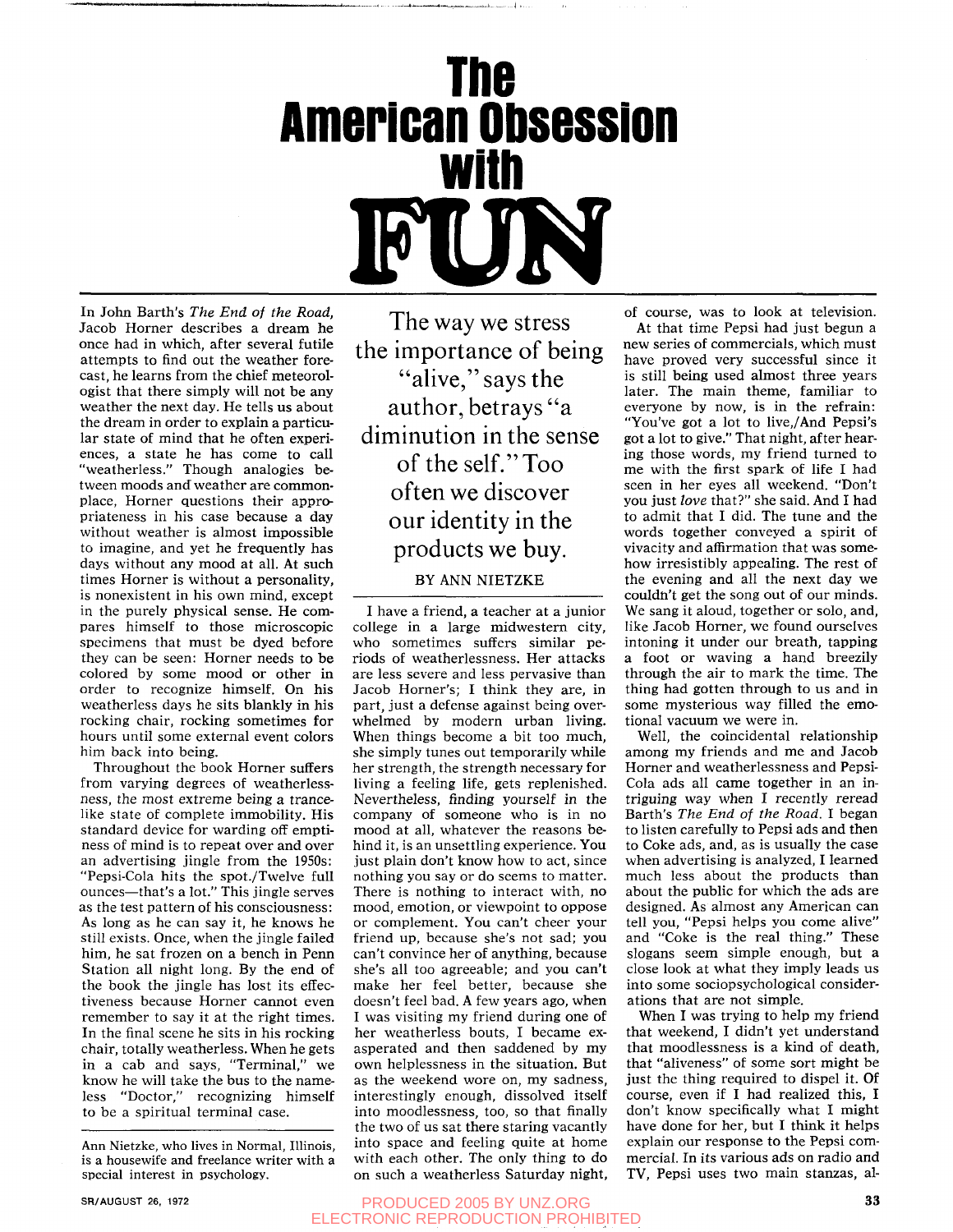ways followed by the refrain, "You've got a lot to live,/And Pepsi's got a lot to give."

It's the Pepsi generation Comin' at ya, goin' strong. Put yourself behind a Pepsi— If you're livin', you belong.

There's a whole new way of livin'— Pepsi helps supply the drive. It's got a lot to give for those who like to live,

'Cause it helps 'em come alive.

On television the music accompanies scenes of people having good times. Not all the people look young, but we're made to realize that they all are "young in heart," that they are "living" and so are members of the Pepsi generation. On radio rock-'n'-roll stations various well-known recording stars sing the lyrics. I was particularly struck by the idea of deadness that underlies "coming alive" when I heard Johnny Cash sing about it in his most spiritless style.

The relationship depicted in the ads between being "alive" and having fun is psychologically a sound one, and it is in the sexual experience, of course, that the two are most closely related. Alexander Lowen, a medical doctor who has written a book on the subject of pleasure, believes that "the foundation for a joyful life is the pleasure we feel in our bodies, and that, without this bodily pleasure of aliveness, living becomes the grim necessity of survival." Every imaginable kind of product is advertised as holding the key to fun, good times, and sexual fulfillment. But, as Dr. Lowen points out, the American obsession with fun probably betrays a lack of true pleasure in our lives. Similarly, one reason the advertising business relies so heavily on sexual appeals is, not that America has become sexually liberated, but rather that many people are so out of touch with their own bodies that they derive little pleaure from them and will therefore seek the missing pleasure through the use of products which, in one way or another, promise to replace it.

Lowen suggests that the common element in all neurotic-behavior patterns is a diminution in the sense of self, which includes "a loss of the feeling of identity, a reduced awareness of one's individuality, a decrease in selfexpression, and a diminshed capacity for pleasure." Certainly Jake Horner and my friend exhibited all of these symptoms in their states of weatherlessness, though they were chronic for him and temporary for her. What is frightening to contemplate is that anyone who spends as much time watching television as the average American does must, almost by definition, exhibit these symptoms to some degree.



## "The price we pay for avoiding the pain of being fully alive is that we are excluded from the pleasure as well."

For, if he were fully aware of himself as an individual, he would not constantly want to be treated as part of an audience. If he felt the need for selfexpression, he would want to put himself in a situation that would give him a chance to fulfill it. And if he had a real capacity for pleasure, he would engage in pleasurable activities himself, not watch others so engaged on television. This is not to say, of course, that TV causes neuroses, but only that the neurotic as described by Lowen would naturally be drawn to watching it. And advertisers, to be sure, take full advantage of this fact.

My friend and I knew instinctively to

**34 PRODUCED** 2005 BY UNZ.ORG **SR/AUGUST 26, 1972** ELECTRONIC REPRODUCTION PROHIBITED

turn on the television that weatherless Saturday night, although neither of us is an avid viewer. I would venture to guess that the difference between us and many full-time TV addicts is that we were quite conscious of our moodlessness because, for us, it is a sometime thing. Those who lack the strength to live lives of feeling, and in whom the sense of self is always ill-defined, are no doubt much less conscious of that state, although they may vaguely sense that something is missing from their lives. The price they pay for avoiding the pain of being fully alive is that they are excluded from the pleasure of it as well. They are, therefore, always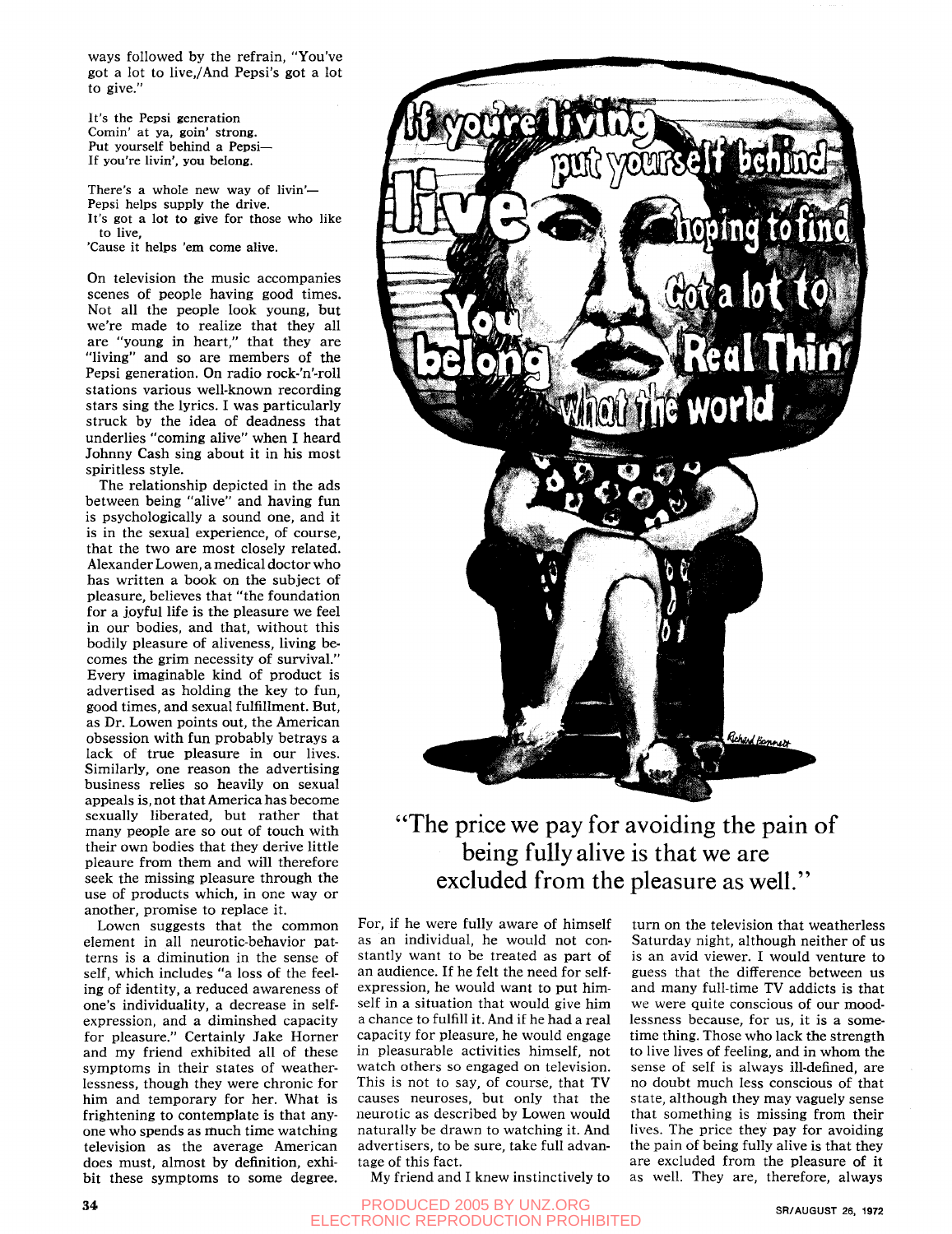tempted by any promise of pleasure, hoping that perhaps this time it will not elude them.

I understood the most sinister aspect of the phenomenon Vance Packard termed "hidden persuasion" when I began to consider what it might mean to be weatherless most of the time and not even realize it. There is nothing obviously "hidden" about what the Pepsi ad is saying; in fact, upon close examination it is hard to believe how straightforward the words are. But the psychological success of the commercial depends upon a lack of self-awareness in the viewer. For while it gives the impression of appealing to the "living" and those with a "zest for life," the ad is actually aimed at the "dead" who experience so little pleasure that they need something to help them "come alive." Thus, on the conscious level the ad provides support for the viewer's illusion that he is "alive" and capable of enjoying things and himself, while at the same time, on a deeper level, it is touching that vague sense of deadness that so many people experience. Even if the "dead" viewer were to take part in all the fun-filled activities shown in the ads, he still would not be capable of having any real fun. That is too terrible a thing for him to face consciously; it is easier to accept the notion, however irrational, that Pepsi might make a difference ("Put yourself behind a Pepsi—/If you're livin', you belong"). The point is that the persuasion depends, not on something hidden in the commercial, but on something the viewer has hidden from himself.

The neurotic, with his diminished sense of self-identity, has no way of really knowing when he is fooling himself. Because he feels that at the center of his being there is only emptiness rather than an integrated personality, he lives with a permanent sense of unreality. It is this realization that brings many neurotics to the analyst's couch, and, of course, the realization itself is a step in the right direction. For most, however, the realization probably never crystallizes; they go on existing with their weatherlessness and a vague awareness that their lives are unfulfilled.

At its deepest level the Coca-Cola pitch for "the real thing" appeals to this neurotic sense of unreality:

It's the real thing, Coke is. That's the way it should be. What the world wants to see Is the real thing.

It's the real thing. Coke is. In the back of your mind What you're hoping to find Is the real thing.

On one level of interpretation, Coke is held up as something genuine in a world of automation and imitation. (Interestingly enough. Coke became "the real thing" only after 7-Up billed itself as the "Uncola"—apparently in an attempt to imply that 7-Up is not a genuine soft drink.) It becomes associated in our minds with a nostalgia for the superior products of the past —"real" bread, "real" ice cream, "real" cars, "real" wood, etc. And, of course, people who are living imitation lives will be doubly attracted by the idea of "authentic" products.

The other meaning of "the real thing" is *love,* and this association is conveyed partly through the pleasant, soft-rock style of the song in the commercials. In the back of our minds we are all looking for the real thing—genuine affection—and would be ready and willing to buy any products that might help us find it.

A more complex and subtle use of the concept of love lies behind the familiar Coca-Cola commercial in which young people from all over the world are brought together on a hilltop in Italy, where they sing (in perfect harmony):

I'd like to teach the world to sing In perfect harmony. I'd like to buy the world a Coke And keep it company.

I find the appeal of this ad, the music combined with the idea of buying the world a Coke, almost irresistible, a fact that disturbs me when I consider its implications. For one thing, the ad embodies the all too American theory and practice of *buying* good will, friendship, or even love. This notion is so pervasive at every level of our society that it is pretty much taken for granted—and for some reason has always been neatly associated with Coca-Cola. I remember that when I was in junior high school, if a guy bought me a Coke it was the first sign he was "interested" in me; later, if the relationship turned out to be "the real thing," he might ask you to go steady with him. The ad illustrates perfectly, if unintentionally, how this economic aspect of courtship is projected onto the global plane in American foreign relations. We are always happy to buy the world a Coke if we believe that this will keep it in our "company" rather than the Soviet Union's or China's. (I am incidentally reminded of that outrageous scene in *Dr. Strangelove* in which Peter Sellers is begging Keenan Wynn to shoot open the coin box of a Coke machine so he can get a dime to call the President and explain why the world may be about to end. Keenan Wynn reluctantly complies with the request, saying, "Okay, but you're gonna have to answer to the Coca-Cola Company for this.")

Of course, this kind of sociological

analysis is somewhat remote from the ad's ability to touch people emotionally. On a more personal level, I think it appeals to that sense of community that many of us long for but so rarely experience in contemporary urban life —in fact, may have lost the knack to experience. The irony about an idea like buying the world a Coke and keeping it company, though, is that it is so abstract it can be employed only in the mind, which means everyone has to experience it alone.

Still, the ad always puts me in a mood of buoyancy and good will, although then I don't quite know what to *do* with these feelings. The words and music inevitably make me smile and think any day now I will begin to show the world all the love I have in my heart, but, needless to say, I never do. Unfortunately, the "world" is made up of individual people, any one of whom is much more difficult to love than is mankind in general. I can sit alone and respond to that ad with a sense of joy; but later that same day, if I see an acquaintance who doesn't see me in the supermarket, I may still duck down some aisle and linger behind the shelves until he or she is out of sight. It is not that I dislike the person but that I wish to avoid the degree of involvement required for even the most casual conversation. What makes the jingle in the Coke ad so appealing is that it allows you to participate momentarily in a kind of love that is not dangerous or painful to you, a kind that makes no demands. Actually, loving another individual (the *real* "real thing") always involves the terrible risk of being hurt, which simply does not enter into the notion of buying the world a Coke and keeping it company.

The other day I noticed in a magazine advertisement that the Pepsi-Cola Company has come up with a new slogan: "Pepsi people—the smilin' majority." My first reaction was to connect the slogan with those signs and buttons and bumper stickers cropping up all over that remind people to smile, as if it were something to be done on cue. That in itself is a little scary. Then I remembered a couple of people I've known who smiled almost constantly, even when they didn't mean to or perhaps even when a smile was most inappropriate. The thought of them led me to recall a theory about the development of the human smile that some cultural anthropologists have expounded—that a smile actually represents a passive defense against the threat of aggression, a symbolic baring of the teeth to demonstrate that they will not be used in hostility. Like the smile, a lot more than meets the eyes lies behind those seemingly innocent soft-drink ads.  $\square$ 

## **SR/AUGUST 26, 1972** 35 PRODUCED 2005 BY UNZ.ORG ELECTRONIC REPRODUCTION PROHIBITED